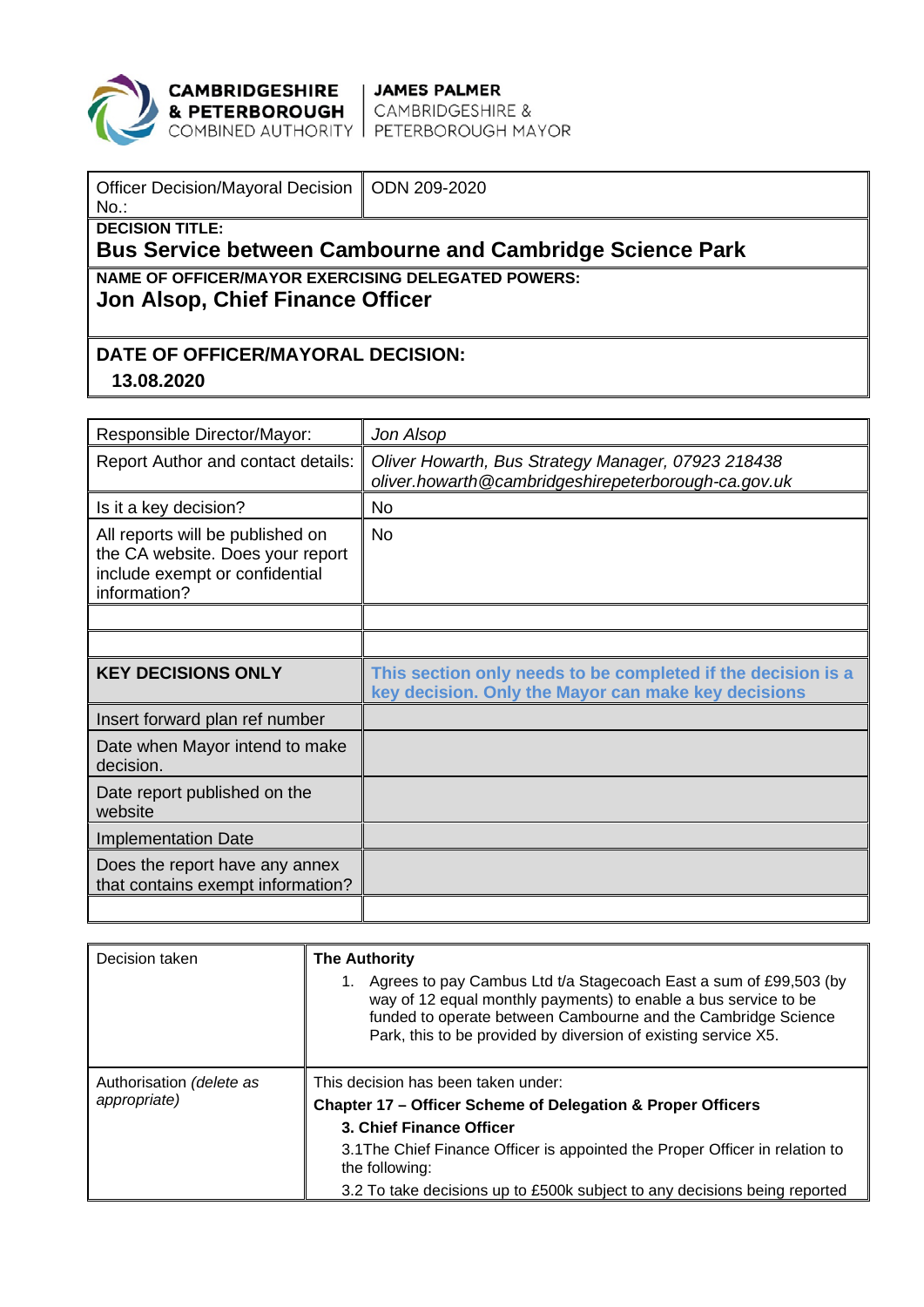

|                                                                                               | to the next Board meeting of the Combined Authority.                                                                                                                                                                                                                                                                                                                                                                                                                                                                                                                                                                                                                                                                                                                                                                                                                                                                                                                                                                                                                                                                                                                                                                                                                                                                                                                                                                                                                                                                                                                                                                                    |                                                                                                  |  |
|-----------------------------------------------------------------------------------------------|-----------------------------------------------------------------------------------------------------------------------------------------------------------------------------------------------------------------------------------------------------------------------------------------------------------------------------------------------------------------------------------------------------------------------------------------------------------------------------------------------------------------------------------------------------------------------------------------------------------------------------------------------------------------------------------------------------------------------------------------------------------------------------------------------------------------------------------------------------------------------------------------------------------------------------------------------------------------------------------------------------------------------------------------------------------------------------------------------------------------------------------------------------------------------------------------------------------------------------------------------------------------------------------------------------------------------------------------------------------------------------------------------------------------------------------------------------------------------------------------------------------------------------------------------------------------------------------------------------------------------------------------|--------------------------------------------------------------------------------------------------|--|
| The Chief Finance Officer is<br>appointed the Proper Officer<br>in relation to the following: | It is an objective of the Combined Authority, reflected in the Local Transport<br>Plan, that there should be better public transport links between Cambourne and<br>major employment areas in Cambridge. In the longer term this will be achieved<br>by the Cambridge Autonomous Metro. The Mayor wishes, in the short term, to<br>provide a bus service to meet this need. This bus link will reduce congestion,<br>address emissions targets and promote economic growth at the sites served.<br>https://cambridgeshirepeterboroughcagov.cmis.uk.com/Document.ashx?czJKc<br>aeAi5tUFL1DTL2UE4zNRBcoShgo=EiGhhWUSTulk51SUwLeNLsXKYmrbzoV<br>e%2boq%2fV6lnNV2QBsnmtCrTsA%3d%3d&rUzwRPf%2bZ3zd4E7lkn8Lyw%<br>3d%3d=pwRE6AGJFLDNIh225F5QMaQWCtPHwdhUfCZ%2fLUQzgA2uL5jNR<br>G4jdQ%3d%3d&mCTlbCubSFfXsDGW9IXnlg%3d%3d=hFflUdN3100%3d&kC<br>x1AnS9%2fpWZQ40DXFvdEw%3d%3d=hFflUdN3100%3d&uJovDxwdjMPoYv<br>%2bAJvYtyA%3d%3d=ctNJFf55vVA%3d&FgPIIEJYlotS%2bYGoBi5olA%3d%3<br>d=NHdURQburHA%3d&d9Qjj0ag1Pd993jsyOJqFvmyB7X0CSQK=ctNJFf55vV<br>A%3d&WGewmoAfeNR9xqBux0r1Q8Za60lavYmz=ctNJFf55vVA%3d&WGew<br>moAfeNQ16B2MHuCpMRKZMwaG1PaO=ctNJFf55vVA%3d<br>The CPCA has conducted a tendering exercise to create a new bus link which<br>meets these objectives, commencing in August/September 2020, at a cost to<br>the Combined Authority of £99,503 over twelve months.<br>The DfT, under its BetterDeal4Buses has granted CPCA funding of £383,877 to<br>create new bus links such as this one, or enhance existing bus routes; such<br>services need to start in 2020/21 and this strategic bus route will be funded out<br>of this grant. |                                                                                                  |  |
| Alternative options<br>considered.                                                            | The options considered were:<br>Do Nothing – which would fail to support our environmental,<br>$\bullet$<br>congestion or economic growth agendas;<br>Wait for the C2C scheme to be delivered - which would not be soon<br>$\bullet$<br>enough to meet the congestion, environmental or growth agendas<br>either;<br>The provision of funding to CCC to adjust and enhance an existing<br>service to meet these needs rapidly.<br>Tendering for a new, directly appointed service by CPCA;<br>The last course was chosen as most financially efficient and most rapidly<br>achievable during Covid-19 lockdown                                                                                                                                                                                                                                                                                                                                                                                                                                                                                                                                                                                                                                                                                                                                                                                                                                                                                                                                                                                                                          |                                                                                                  |  |
| <b>Financial Implications</b>                                                                 | Please include the total costs and how the project will be funded. Please<br>include budget codes for your directorate<br><b>Costing</b><br><b>CPCA £99,503</b><br><b>Value for Money consideration</b><br>£3.98<br>per passenger - which places it in the lower (less costly) half of CCC<br>bus contracts on the basis of lowest support revenue per passenger, and<br>therefore meets the Value For Money criteria.<br>This is to be funded from the DfT BetterDeal4Buses grant of £383,877                                                                                                                                                                                                                                                                                                                                                                                                                                                                                                                                                                                                                                                                                                                                                                                                                                                                                                                                                                                                                                                                                                                                          |                                                                                                  |  |
| Consultation                                                                                  | Discussions have been held with<br>CCC officers as well as with the<br><b>CPCA Transport Strategy Manager.</b><br>Portfolio Holder                                                                                                                                                                                                                                                                                                                                                                                                                                                                                                                                                                                                                                                                                                                                                                                                                                                                                                                                                                                                                                                                                                                                                                                                                                                                                                                                                                                                                                                                                                      | Agreed through the regular Bus<br><b>Officers Meetings</b><br>Mayor James Palmer as Chair of the |  |
|                                                                                               |                                                                                                                                                                                                                                                                                                                                                                                                                                                                                                                                                                                                                                                                                                                                                                                                                                                                                                                                                                                                                                                                                                                                                                                                                                                                                                                                                                                                                                                                                                                                                                                                                                         | Transport & Infrastructure Committee                                                             |  |
|                                                                                               | Responsible Director/Chief Officer                                                                                                                                                                                                                                                                                                                                                                                                                                                                                                                                                                                                                                                                                                                                                                                                                                                                                                                                                                                                                                                                                                                                                                                                                                                                                                                                                                                                                                                                                                                                                                                                      | Paul Raynes                                                                                      |  |